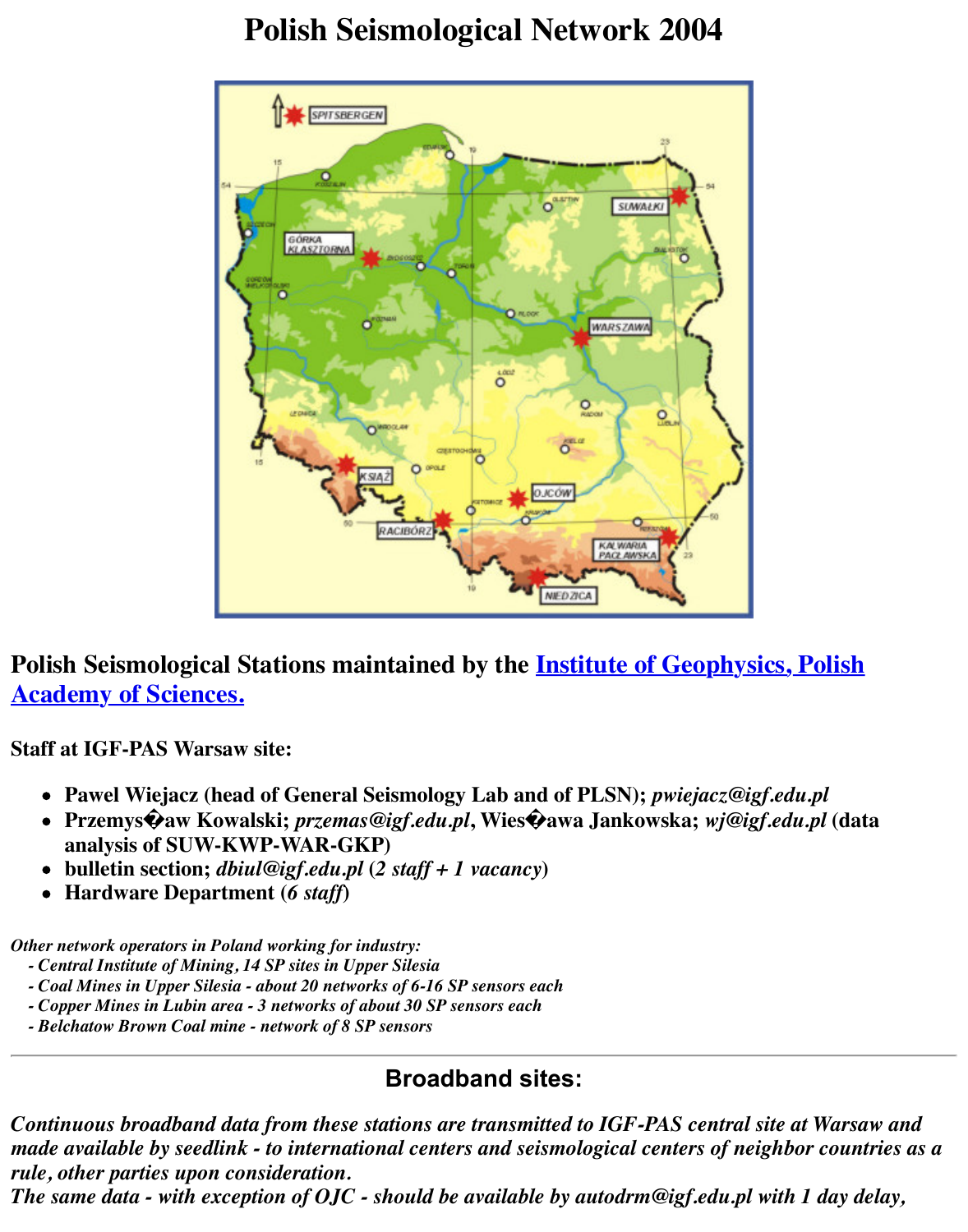*however nobody uses this method and we have no control if it indeed works. Continuous broadband data is stored on network attached storage - copies of the data made on CDROM. High sampling detected data - whenever available - are stored at the stations on CDROM. Data format is miniseed in case of STS-2 (and formerly BB-13) data; digital data from other sensors use the MSS-format which is used only in Poland.*

**SUW Suwa�ki, 54.0125N, 23.1808E, 152 m, opened 1995/11/06 STS-2+Quanterra, continuous 20 Hz, transmitted to Warsaw every hour by modem FDSN station, cooperated with GFZ-Potsdam**

**KWP Kalwaria Pac�awska, 49.6314N, 22.7075E, 448 m, opened 1999/06/24 STS-2+Quanterra, continuous 20 Hz, transmitted to Warsaw every hour by modem cooperated with GFZ-Potsdam**

**WAR Warszawa (***Warsaw***), 52.2417N, 21.0236E, 110 m Observatory exists since 1939; digital recording started 1996/07/15 on BB-13s Since 2001; STS-2+MK-6 DAS (24-bit), continuous 20 Hz, transmitted NRT to IGF-PAS Station is noisy due to its location in the city.**

**GKP G�rka Klasztorna, 53.2697N, 17.2367E, 115 m, opened 2004/05/28 STS-2+MK-6 DAS (24-bit), continuous 20 Hz, transmitted NRT to IGF-PAS 100 Hz detected data available on demand. Station in relatively noisy especially during day.** *1997-1999 existed a temporary broadband site at CZA, 20 km from GKP*

**KSP Ksi��, 50.8428N, 16.2931E, 353 m**

 **Observatory exists since 1971; digital recording started 1997 on BB-13s** *1990-1992 intermittently within GSETT-2*  **STS-2+MK-6 DAS (24-bit), continuous 20 Hz, transmitted NRT to IGF-PAS 100 Hz detected data analyzed on site - mostly Lubin area induced events**

 **GS-13 recording in parallel; analogue paper recording off KIRNOS and SM-3** *3 staff; kspobs@igf.edu.pl*

**OJC Ojc�w, 50.2195N, 19.7984E, 391 m**

 **Observatory exists since 1991 - replacing the former site of KRA; digital recording since 1992 (triggered SP), continuous broadband since August, 1999. STS-2+MK-6 DAS (24-bit), continuous 20 Hz, transmitted NRT to IGF-PAS 100 Hz detected data analyzed on site - mostly Upper Silesian induced events**

 **GS-13 recording in parallel; analogue paper recording off SM-3**

 **Additional torsional (SP) seismometers**

*4 staff, analyzes also data from NIE station; nlkozlak@cyf-kr.edu.pl Observatory named after Maurycy Pius Rudzki (1862-1916), pioneer of Polish Geophysics.*

## **Short period sites:**

*Short period data is analyzed and stored either on site (at RAC) or at OJC (in case of NIE). On-demand data access is possible in case of RAC.*

**RAC Racib�rz, 50.0833N, 18.1942E, 209 m**

 **Observatory exists since 1928 (erected by German prof. Karl Mainka)**